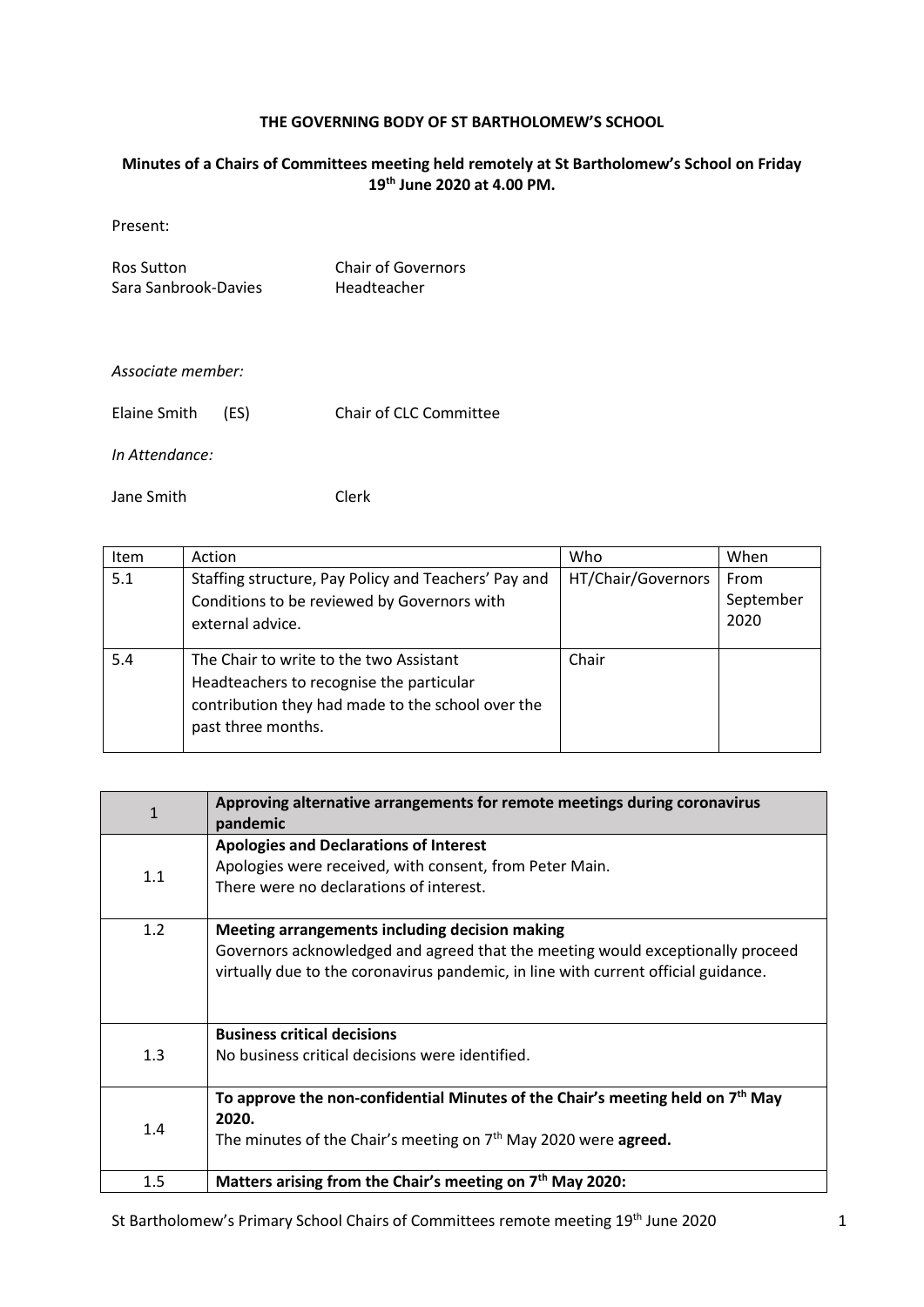|                | Item 5.4 The Chair confirmed that she had sent a message to the children and staff in                                                                                                                                                                                                                                                                                                                                                                                                                                                                                                                                                                                                                                                                                                                                                                                                                                                                                                                                                                                                                                                                                                                                                                                                                                                                                                                                                                                                                                                                                                                                                                                                                                                                                                                                                                                                                                                                                                                                                                                                                                                                                                                                                                                                                                                                                                                                                                                                                                                                                                                                                                                                                                                                                                                                                                                                                                                                                            |
|----------------|----------------------------------------------------------------------------------------------------------------------------------------------------------------------------------------------------------------------------------------------------------------------------------------------------------------------------------------------------------------------------------------------------------------------------------------------------------------------------------------------------------------------------------------------------------------------------------------------------------------------------------------------------------------------------------------------------------------------------------------------------------------------------------------------------------------------------------------------------------------------------------------------------------------------------------------------------------------------------------------------------------------------------------------------------------------------------------------------------------------------------------------------------------------------------------------------------------------------------------------------------------------------------------------------------------------------------------------------------------------------------------------------------------------------------------------------------------------------------------------------------------------------------------------------------------------------------------------------------------------------------------------------------------------------------------------------------------------------------------------------------------------------------------------------------------------------------------------------------------------------------------------------------------------------------------------------------------------------------------------------------------------------------------------------------------------------------------------------------------------------------------------------------------------------------------------------------------------------------------------------------------------------------------------------------------------------------------------------------------------------------------------------------------------------------------------------------------------------------------------------------------------------------------------------------------------------------------------------------------------------------------------------------------------------------------------------------------------------------------------------------------------------------------------------------------------------------------------------------------------------------------------------------------------------------------------------------------------------------------|
|                | the newsletter on behalf of the Governing Body.                                                                                                                                                                                                                                                                                                                                                                                                                                                                                                                                                                                                                                                                                                                                                                                                                                                                                                                                                                                                                                                                                                                                                                                                                                                                                                                                                                                                                                                                                                                                                                                                                                                                                                                                                                                                                                                                                                                                                                                                                                                                                                                                                                                                                                                                                                                                                                                                                                                                                                                                                                                                                                                                                                                                                                                                                                                                                                                                  |
|                | Item 6.1 The Headteacher confirmed that Ms Ejbye - Ernst had been asked and agreed<br>to join the catering sub-committee.                                                                                                                                                                                                                                                                                                                                                                                                                                                                                                                                                                                                                                                                                                                                                                                                                                                                                                                                                                                                                                                                                                                                                                                                                                                                                                                                                                                                                                                                                                                                                                                                                                                                                                                                                                                                                                                                                                                                                                                                                                                                                                                                                                                                                                                                                                                                                                                                                                                                                                                                                                                                                                                                                                                                                                                                                                                        |
| $\overline{2}$ | Headteacher's update                                                                                                                                                                                                                                                                                                                                                                                                                                                                                                                                                                                                                                                                                                                                                                                                                                                                                                                                                                                                                                                                                                                                                                                                                                                                                                                                                                                                                                                                                                                                                                                                                                                                                                                                                                                                                                                                                                                                                                                                                                                                                                                                                                                                                                                                                                                                                                                                                                                                                                                                                                                                                                                                                                                                                                                                                                                                                                                                                             |
| 2.1            | The Headteacher said that<br>In addition to the Reception and key worker bubbles, from 22 <sup>nd</sup> June two Year<br>1 bubbles will be opened to accommodate all the children who have asked to<br>return to school in that year group. The children will be in school Monday to<br>Thursday during the morning. The school has been sensitive and creative with<br>the staffing with some staff working part-time as their own families need<br>support and care.<br>From 29th June a Year 6 bubble of 15 will open full-time Monday to Thursday.<br>$\bullet$<br>Once all the planned classes are re-opened, there will be 145 children in<br>$\bullet$<br>school in eleven bubbles and this is manageable.<br>The school plans to invite children from other year groups into school for a day<br>so that all children can have at least one day in school before the end of term.<br>How this will be achieved has yet to be decided. Reception classes may be<br>stopped for the last week of term to enable this.<br>The school will be closed completely for three weeks over the summer for<br>٠<br>deep cleaning and maintenance.<br>Two children have been sent home with symptoms and a Year 6 child went<br>home with a sore throat. They are being tested. If any of the tests are positive,<br>their bubble will close for two weeks and the Headteacher will not be on site<br>for two weeks.<br>All staff are well. Currently 18 staff are shielding although three have decided<br>to come into school. Whether more staff will be available in September is<br>unclear. A lot of staff have key worker partners. An individual risk assessment<br>has been completed for each staff member. The staff is diverse with a number<br>of vulnerable staff, and the issues are complex and sensitive which is why each<br>is being looked at individually.<br>The majority of parents have been very supportive, especially those with a<br>medical background. However a few parents appear to have no conception of<br>the challenges the school is managing, and the Headteacher has had to deal<br>with some criticism and vitriol, including allegations about the legitimacy of<br>some key worker children to a place in school.<br>The most recent announcement from the Government about 1:1 tuition to<br>help children to catch up has caused some concern about what is expected of<br>teachers and the impact on the school budget. Clarification is awaited.<br>Governor question: How has social distancing worked with the younger<br>children? Are staff who are shielding preparing on-line work for the children?<br>Response: On the whole social distancing has been better with the younger<br>children as the older children gravitate towards each other. All staff, including<br>those who are shielding, are preparing work. The school is trialling Google<br>Classroom with Year 6 with a view to rolling it out across the school. |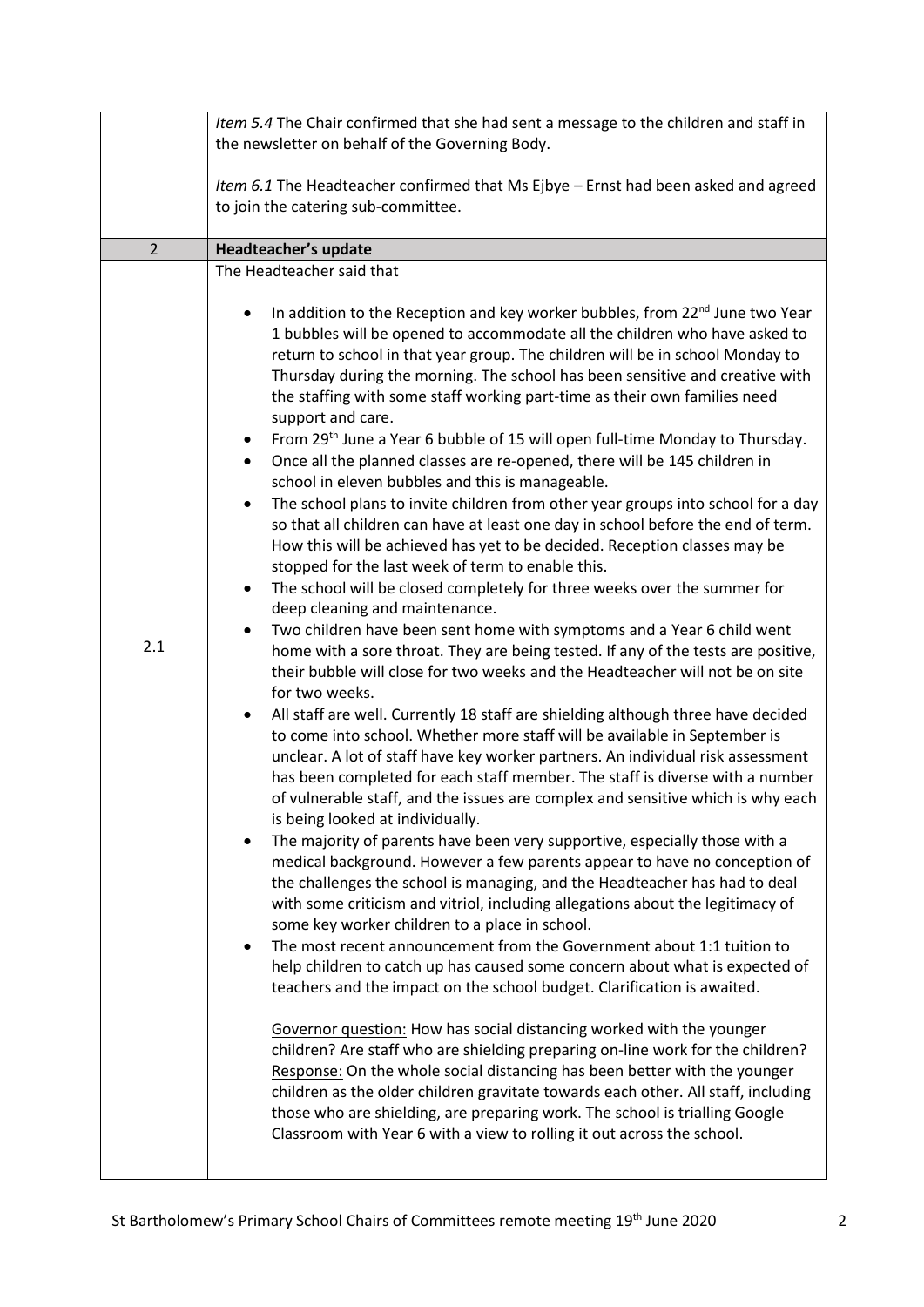|                | <b>Chair's Action</b>                                                                                                                                                                                                                                                                                                                                                                                                                                                                                                                                                                                                                                                                                                                                                                                                                                                        |
|----------------|------------------------------------------------------------------------------------------------------------------------------------------------------------------------------------------------------------------------------------------------------------------------------------------------------------------------------------------------------------------------------------------------------------------------------------------------------------------------------------------------------------------------------------------------------------------------------------------------------------------------------------------------------------------------------------------------------------------------------------------------------------------------------------------------------------------------------------------------------------------------------|
| 2.2            | The Chair said she had received correspondence about an appeal for<br>admission but that the appeal had been withdrawn by the family because of<br>the distance they live from the school.                                                                                                                                                                                                                                                                                                                                                                                                                                                                                                                                                                                                                                                                                   |
|                |                                                                                                                                                                                                                                                                                                                                                                                                                                                                                                                                                                                                                                                                                                                                                                                                                                                                              |
| 3              | Safeguarding                                                                                                                                                                                                                                                                                                                                                                                                                                                                                                                                                                                                                                                                                                                                                                                                                                                                 |
|                | The school risk assessment has been updated and individual risk assessments<br>prepared for staff in school or about to come into school.<br>There is one ongoing safeguarding issue with a child and the school is in touch<br>with the appropriate services at the local authority.<br>One child's EHCP has come through and he has a place at New Woodlands in<br>$\bullet$<br>September, which is the best place for him.                                                                                                                                                                                                                                                                                                                                                                                                                                                |
|                |                                                                                                                                                                                                                                                                                                                                                                                                                                                                                                                                                                                                                                                                                                                                                                                                                                                                              |
| $\overline{4}$ | <b>Finance</b>                                                                                                                                                                                                                                                                                                                                                                                                                                                                                                                                                                                                                                                                                                                                                                                                                                                               |
|                | Closing of 2019/20 budget and 2020/21 budget setting                                                                                                                                                                                                                                                                                                                                                                                                                                                                                                                                                                                                                                                                                                                                                                                                                         |
|                | The Headteacher reported that the school is still waiting for the local authority<br>to agree the end of year figures. However, the budget for 2020/21 has been<br>submitted to the local authority and will be adjusted once the year-end figures<br>are agreed.                                                                                                                                                                                                                                                                                                                                                                                                                                                                                                                                                                                                            |
|                | The Headteacher said that the challenge with the budget going forward will be<br>٠<br>how to be creative with staffing as staff costs make up 86% of the budget. The<br>school has an established staff who are therefore at the higher end of the pay<br>scales. It will be important to avoid taking on any additional staff.                                                                                                                                                                                                                                                                                                                                                                                                                                                                                                                                              |
| 5              | <b>Staffing</b>                                                                                                                                                                                                                                                                                                                                                                                                                                                                                                                                                                                                                                                                                                                                                                                                                                                              |
| 5.1            | <b>Staffing</b>                                                                                                                                                                                                                                                                                                                                                                                                                                                                                                                                                                                                                                                                                                                                                                                                                                                              |
|                | The Headteacher reported that there had been six strong applicants for the<br>full-time teaching position, most of whom were experienced, which is<br>encouraging.<br>The Schools Direct student will be teaching three days a week from Christmas<br>which will give more flexibility.<br>There will be no EAL teacher from September to keep down costs.<br>The School Business Manager position will be re-advertised at the end of July,<br>with the current staff member remaining until December 2020.<br>The Headteacher said that an in-depth review of the School's staffing levels<br>was necessary with governors being guided by external advice. This would<br>include looking at the Pay Policy and Teachers' Pay and Conditions.<br>Action: Staffing levels, Pay Policy and Teachers' Pay and Conditions to be<br>reviewed by Governors with external advice. |
| 5.2            | GB support and thanks to staff and pupils                                                                                                                                                                                                                                                                                                                                                                                                                                                                                                                                                                                                                                                                                                                                                                                                                                    |
|                | Governors reiterated their support and thanks to the staff and pupils for their<br>resilience, commitment, and hard work.                                                                                                                                                                                                                                                                                                                                                                                                                                                                                                                                                                                                                                                                                                                                                    |
|                | Action: The Chair to write to the Leadership Team to recognise the particular                                                                                                                                                                                                                                                                                                                                                                                                                                                                                                                                                                                                                                                                                                                                                                                                |
|                | contribution they had made to the school over the past three months.                                                                                                                                                                                                                                                                                                                                                                                                                                                                                                                                                                                                                                                                                                                                                                                                         |
| 5.3            | Performance appraisal                                                                                                                                                                                                                                                                                                                                                                                                                                                                                                                                                                                                                                                                                                                                                                                                                                                        |
|                | The Headteacher said that staff targets are data driven but that there is no data                                                                                                                                                                                                                                                                                                                                                                                                                                                                                                                                                                                                                                                                                                                                                                                            |